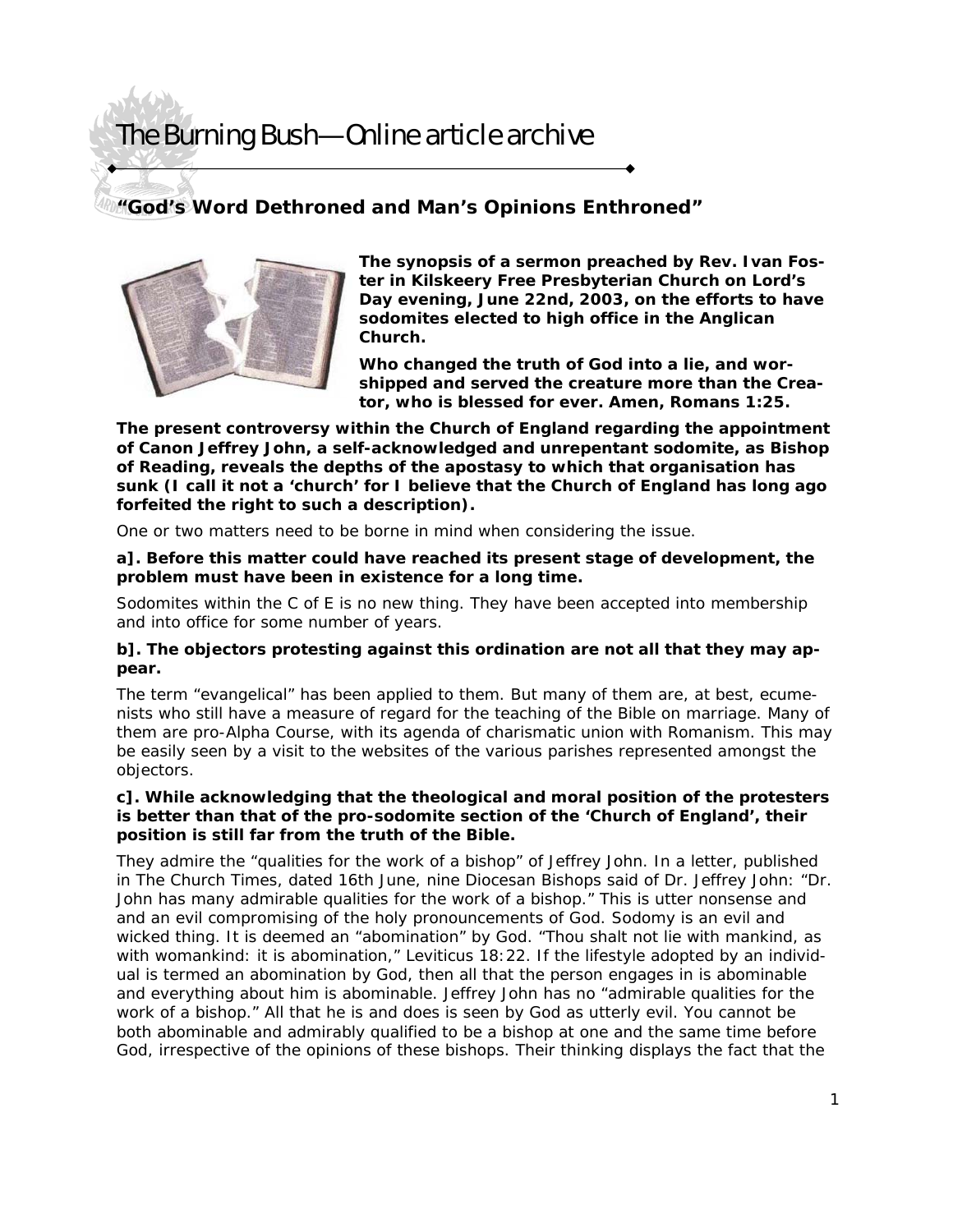apostasy has undermined and corrupted the understanding of the person and holiness of God and of His law, even amongst those in the 'Church of England' who would call themselves evangelicals.

These same bishops went on to say in the same letter that they "value, of course, the gift of same-sex friendship and if this relationship is one of companionship and sexual abstinence, then, we rejoice." This makes sickening reading. There is a world of difference between the friendship of David and Jonathan and the relationships that perverts establish today, whether or not there is "sexual abstinence." The thoughts and inclinations of a sodomite are sinful and if given any expression or manifestation become even more so.

They base their objections on "The Church's understanding of scripture and of longstanding tradition." As stated by The Westminster Confession of Faith (Chapter 1, paragraph IV): "The authority of the Holy Scripture, for which it ought to be believed and obeyed, dependeth not upon the testimony of any man, or Church; but wholly upon God (who is truth itself) the author thereof: and therefore it is to be received because it is the Word of God." The bishops' statement may have the appearance of orthodoxy but in fact is half-way to the position of the Romanist and his view of ultimate authority resting with the 'Church.'

One 'Church of England' minister, Reverend David Banting of the organisation, "Reform," said of Jeffrey John: "He lives one thing and says he will teach one thing, but on the other hand he says he will uphold the teaching of the Scriptures. Those two things cannot be done together in this particular case." That is a little more like a protest but still does not address the fact that this man, Jeffrey John, has long held office while promoting the views of sodomy. Such views do not merely unfit him for the office of bishop but also for acceptance as a Christian at all! These observations serve to have us question the merits of the opposition to sodomites within the 'Church' of England.

Local Reading MP, Jane Griffiths, said: "There have been lots of polls on this, it's been a big story in the last few days. And so far only one person on the streets of Reading has said he should not take up his appointment and that person was too embarrassed to give his name. The people of Reading are better than that - they are not bigoted and homophobic. People have expressed concern and outrage to me that this kind of view can be presented as the Church of England's."

One expects a Member of Parliament to judge all matters by the yardstick of public opinion. But that is not the authority of the believer. However, there appears to be little reference to the Word of God in this debate.

In this issue, it appears to me that it is man's reasoning that is put on the throne and God's Word which is cast off the throne. One retired bishop, an acknowledged sodomite, was interviewed on the Radio 4 "Today" programme. He stated that Paul was wrong in what he wrote in his denunciation of sodomy in Romans chapter 1. That sums up the issue at the heart of this debate. It is admitted that the Bible condemns sodomy, but the Bible is wrong and man's reason is right.

That has been the way now for quite some time. Issues such as the ordination of women, the errors of Rome, the inspiration of Holy Scripture and many other vital matters have all been decided by the views of men, and God's views, set forth in the Bible, have been dis-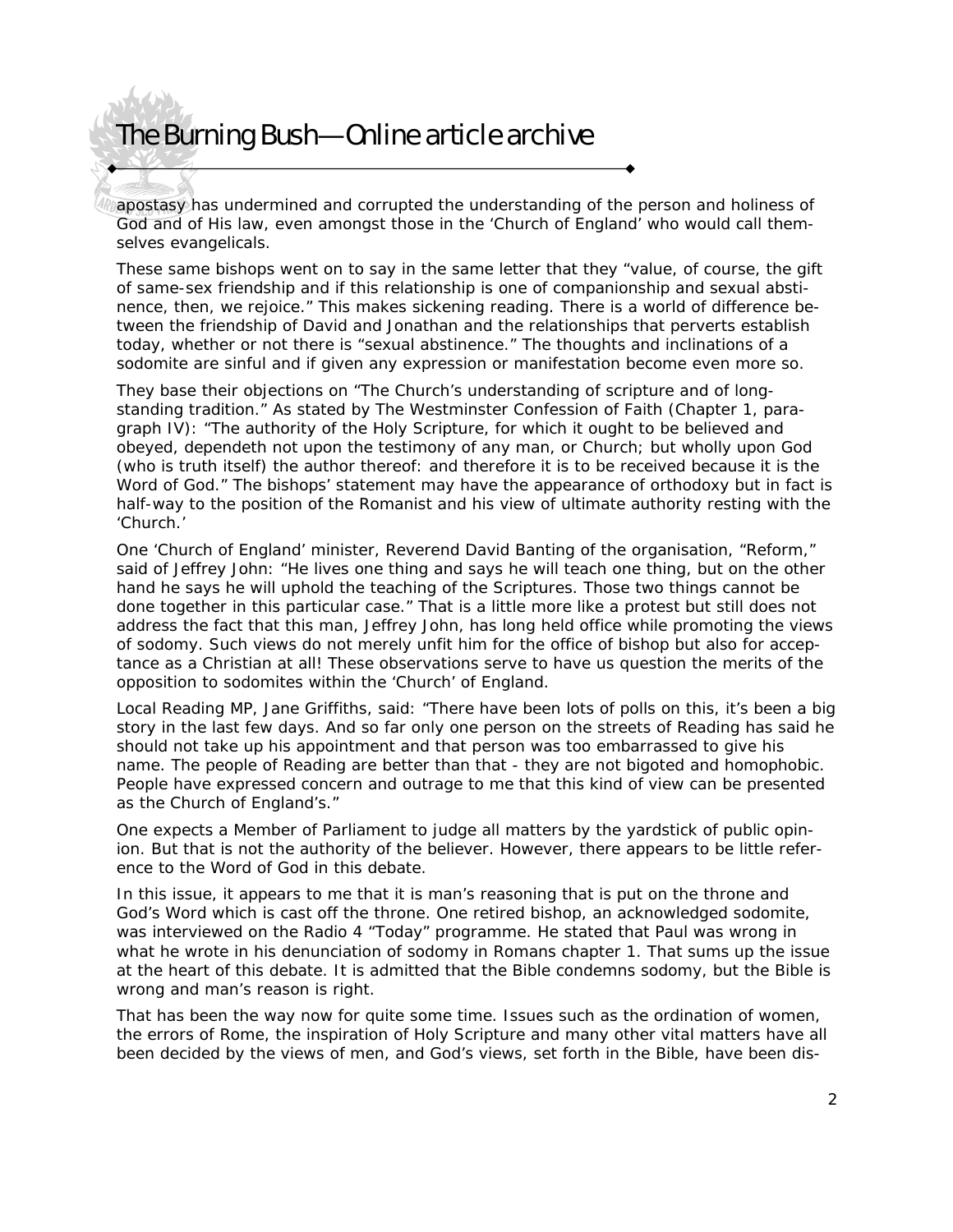missed with contempt.

We are not of such a school of thought. For us the Holy Scriptures, which are "for ever, .. . settled in heaven" (Psalm 119:89) decide all such issues beyond dispute.

Let us consider . . .

#### **I. THE PEOPLE OF WHOM PAUL IS SPEAKING**

Who are the "who" to whom Paul refers in verses 20-24?

**1. They are those who rejected the knowledge of God.** Verses 20-23. These are the actions of those who were acquainted with the mind of God on His will for men, but who deliberately rejected His commands. This has ever been the disposition of natural man. Pharaoh is representative of the fallen mind of the sinner when he responded to the message of Jehovah relayed by Moses: "And Pharaoh said, Who is the LORD, that I should obey his voice to let Israel go? I know not the LORD, neither will I let Israel go," Exodus  $5:2.$ 

**2. They are those who believed that they acted in a very wise manner in rejecting the Word of God.** They were led by reason but acted as fools. This action of casting away the Word of God was deemed the wisest course of action to take. "Professing themselves to be wise, they became fools," Romans 1:22. How nauseating it is to hear of men such as the new Archbishop of Canterbury, Dr. Rowan Williams, lauded as men of wisdom!

**3. They are those who changed the truth of God into a lie.** They declared God's view as erroneous and deceitful and their view as correct. That has ever been the attitude of men to the gospel. Naaman the Syrian leader, in response to the Word of God said: "Behold, I thought," 2 Kings 5:11. On the basis of what he thought he turned from the only cure available to him for his leprosy and he would have remained a leper and died a leper had he not been persuaded to bow to the authority of God's Word. That is what is central to the conversion of sinners. "He that believeth on the Son of God hath the witness in himself: he that believeth not God hath made him a liar; because he believeth not the record that God gave of his Son," 1 John 5:10. Rejectors of the gospel message of salvation through faith in the blood of Christ alone make God a liar!

#### **II. THE CONSEQUENCES OF THEIR ACTIONS.**

**1. They were given up of God.** "Wherefore God also gave them up to uncleanness through the lusts of their own hearts, to dishonour their own bodies between themselves: . . . . For this cause God gave them up unto vile affections: for even their women did change the natural use into that which is against nature," Romans 1:24, 26. indications There was not an immediate indication of the dreadful judgment that had fallen on those evil people. If anything, life became even sweeter to them as they embraced sin with an unrestrained vigour that heretofore they had been kept back from by the grace of God. But their judgment was seen in their sinking down in vileness and iniquity without the slightest awareness of abandonment by God. How bold is the sodomite! How brasen and impudent in their demeanour and statements they have become! They have no shame at all for the wickedness of which they are guilty. They take a perverse pleasure in shocking decent people with their outrageousness. Paul speaks of this in the last verse of Romans 1. They "not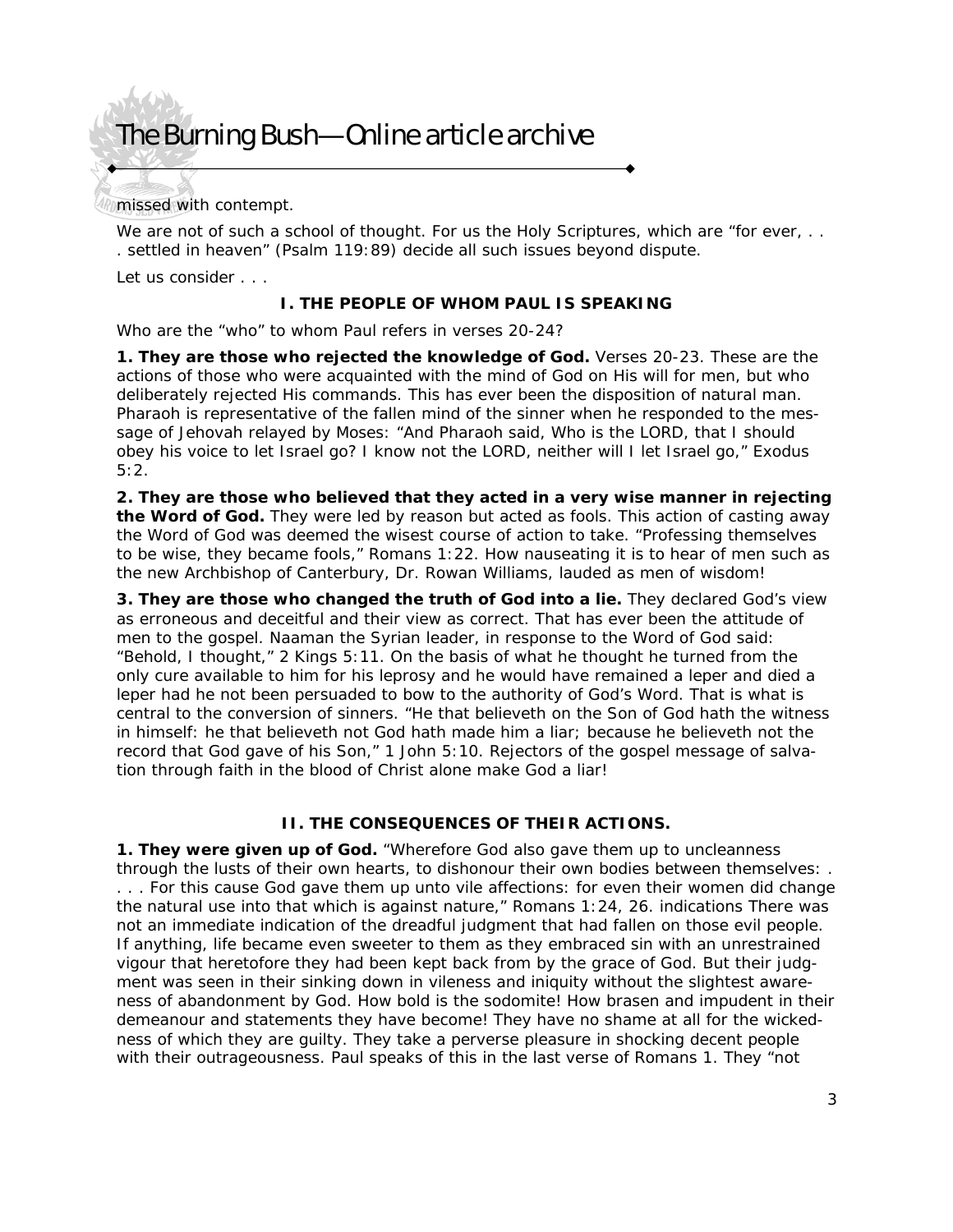only do the same, but have pleasure in them that do them."

**2. Being abandoned by God, they became the slaves of depravity.** Today's acceptance of sodomy is a sure token that God has given up those so inclined. The phrase: "Wherefore God also gave them up. . . ," verse 24, refers to God handing them over to the control and captivity of their own evil desires. These poor creatures are the slaves of their own abominable desires. They will be led to hell in chains. It is to be noticed that the Bible teaches that sodomy does come from within a person — the depraved nature. "Wherefore God also gave them up to uncleanness through the lusts of their own hearts," verse 24. Sodomy is a breach of God's law as inexcusable as murder or theft and is traceable to man's depraved heart.

**3. There is a natural recompence for such wickedness.** "And likewise also the men, leaving the natural use of the woman, burned in their lust one toward another; men with men working that which is unseemly, and receiving in themselves that recompence of their error which was meet," verse 27. The increase in various diseases associated with sodomy is that of which Paul is here speaking. Immorality brings its immediate and temporal consequences, as well as its less immediate but nevertheless eternal consequences. The increase in sexually transmitted diseases and the devastating lasting effects of these on those infected testify of society's immorality and uncleanness.

#### **III. THE GOSPEL OF CHRIST ALONE DELIVERS SINNERS FROM SUCH CHAINS.**

"Know ye not that the unrighteous shall not inherit the kingdom of God? Be not deceived: neither fornicators, nor idolaters, nor adulterers, nor effeminate, nor abusers of themselves with mankind, Nor thieves, nor covetous, nor drunkards, nor revilers, nor extortioners, shall inherit the kingdom of God. And such were some of you: but ye are washed, but ye are sanctified, but ye are justified in the name of the Lord Jesus, and by the Spirit of our God." 1 Corinthians 6:9-11. Here are both a warning and good counsel.

This passage contains:

**1. The purpose of God in Christ.** It is to save from the very sins which men are today excusing and claiming God is pleased with.

**2. The power of God in Christ.** Washed, sanctified, justified. Our sins are washed away in the blood of Christ, we are given a new nature and made holy and we are declared righteous and just before God when we come in faith to Christ.

**3. The breadth of God's love in Christ.** Paul says to the believers in Corinth "such were some of you." That is, amongst the saved believers in Corinth were ex-fornicators, exidolaters, ex-adulterers, ex-effeminate, ex-abusers of themselves with mankind, exthieves, ex-coveters, ex-drunkards, ex-revilers, ex-extortioners. Sodomites may be saved. Today, modern "Christianity" simply wishes to pronounce sodomy acceptable. That will deliver the sodomite from Hell. But Christ can by His power and grace make a sodomite an ex -sodomite! That is what happened in Corinth.

It is not recognised by sodomites but nevertheless true that those who deal most kindly with them are those who tell them plainly that sodomy is a sin and it will bring them to hell. Those professing 'Christians' who campaign for the acceptance of sodomy may well be